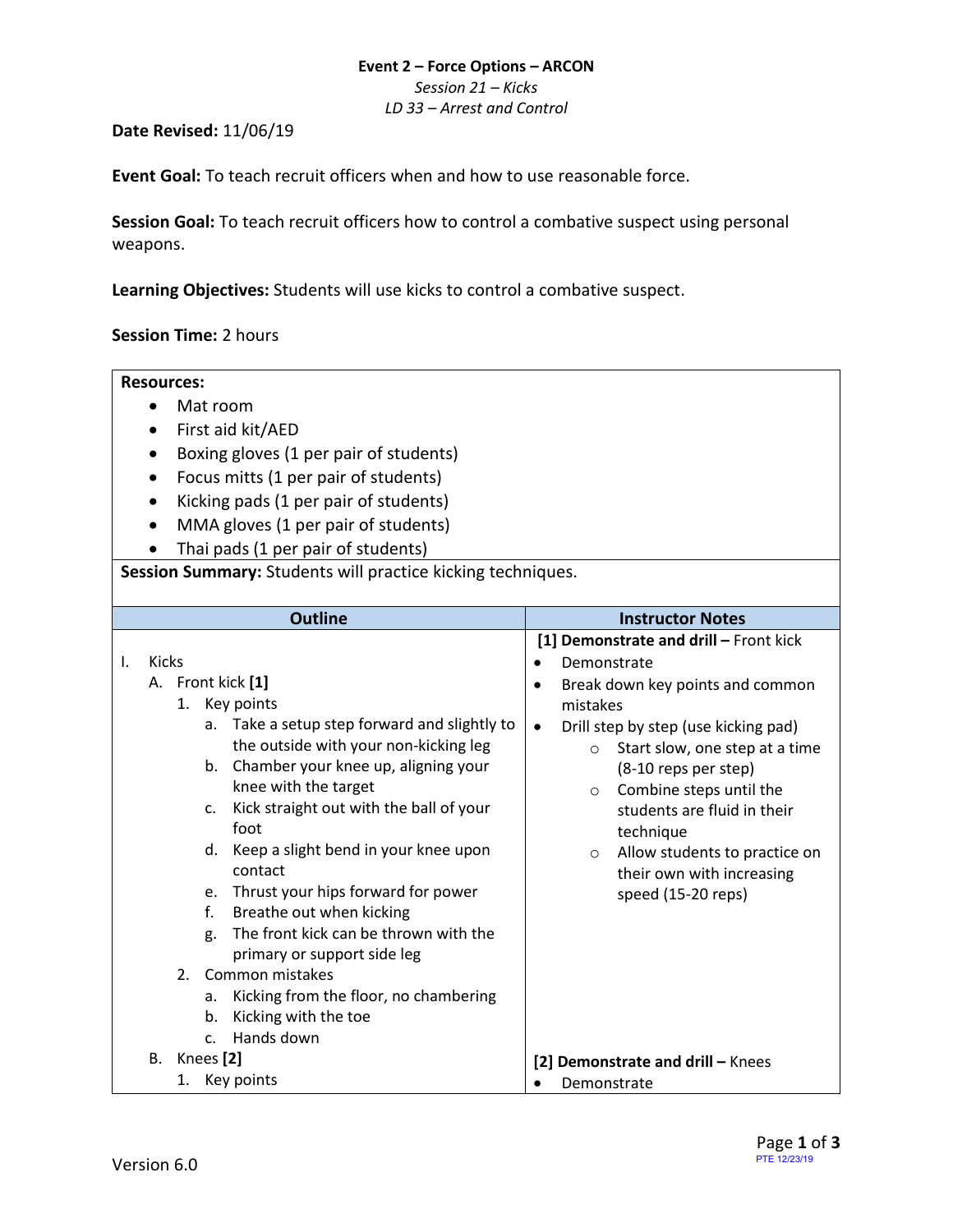# **Event 2 – Force Options – ARCON**

| Session 21 - Kicks |  |  |
|--------------------|--|--|
|--------------------|--|--|

|  |  |  | LD 33 – Arrest and Control |
|--|--|--|----------------------------|
|  |  |  |                            |

| LD 33 – Arrest and Control                       |                                                      |
|--------------------------------------------------|------------------------------------------------------|
| Take a setup step forward and slightly to<br>a.  | $\bullet$<br>Break down key points and common        |
| the outside with your non-kicking leg            | mistakes                                             |
| Grab behind the suspect's head/neck<br>b.        | Drill step by step (use kicking pads or<br>$\bullet$ |
| and pull down, meeting force with force          |                                                      |
|                                                  | Thai pads)                                           |
| Keep your toe down, and bring your<br>c.         | Start slow, one step at a time<br>$\circ$            |
| heel up to your buttocks                         | (8-10 reps per step)                                 |
| Thrust your hips and strike with your<br>d.      | Combine steps until the<br>$\circ$                   |
| knee into the target                             | students are fluid in their                          |
| Strike with the crown of the knee<br>e.          | technique                                            |
| f.<br>Breathe out when striking                  | Allow students to practice on<br>$\circ$             |
| Knees can be thrown with the primary             |                                                      |
| g.                                               | their own with increasing                            |
| or support side                                  | speed (15-20 reps)                                   |
| 2.<br>Common mistakes                            |                                                      |
| No hip drive/thrust<br>а.                        | Note: Depending on the size and skill level          |
| Heel not tucked up to your buttocks<br>b.        | of the class, as well as the available               |
| No base/off balance<br>c.                        | resources, instructors may only have time            |
| Roundhouse kick [3]<br>C.                        | for one of the following kicks. If time              |
| Key points<br>1.                                 | permits, the instructor may teach both the           |
|                                                  |                                                      |
| Take a setup step forward and to the<br>а.       | Roundhouse Kick and the A-Frame Kick.                |
| outside with the non-kicking leg                 |                                                      |
| Turn the non-kicking foot in the<br>b.           | [3] Demonstrate and drill - Roundhouse               |
| direction of the kick                            | kick                                                 |
| Bring the knee of the kicking leg up and<br>c.   | Demonstrate<br>$\bullet$                             |
| turn your hips over                              | $\bullet$                                            |
| Kick out explosively towards the target<br>d.    | Break down key points and common                     |
|                                                  | mistakes                                             |
| Strike with the bony portion of the shin<br>e.   | Drill step by step (use kicking pads or<br>$\bullet$ |
| Keep a slight bend in your knee upon<br>f.       | Thai pads)                                           |
| contact                                          | Start slow, one step at a time<br>$\circ$            |
| Breathe out when kicking<br>g.                   | (8-10 reps per step)                                 |
| Use the same side hand as a<br>h.                | Combine steps until the<br>$\circ$                   |
| counterbalance, swatting palm down               | students are fluid in their                          |
| The roundhouse kick can be thrown with<br>i.     |                                                      |
| your primary or support side leg                 | technique                                            |
| Common mistakes<br>2.                            | Allow students to practice on                        |
|                                                  | their own with increasing                            |
| No hip turn<br>а.                                | speed (15-20 reps)                                   |
| b. Poor setup step/opening of hips               |                                                      |
| Striking with the inside of the leg rather<br>c. |                                                      |
| than the shin                                    |                                                      |
| No base/off balance<br>d.                        | [4] Demonstrate and drill - Roundhouse               |
| D. A-frame kick [4]                              | kick                                                 |
| 1. Key points                                    |                                                      |
|                                                  | Demonstrate<br>$\bullet$                             |
| Take a setup step forward and to the<br>а.       | Break down key points and common<br>$\bullet$        |
| outside with the non-kicking leg                 | mistakes                                             |
| b. Point your toes down on the kicking foot      | Drill step by step (use kicking pads or<br>$\bullet$ |
| Kick straight up towards the "A-frame"<br>c.     | Thai pads)                                           |
| Extend your hips towards the target for<br>d.    | Start slow, one step at a time<br>$\circ$            |
| power                                            |                                                      |
|                                                  | (8-10 reps per step)                                 |